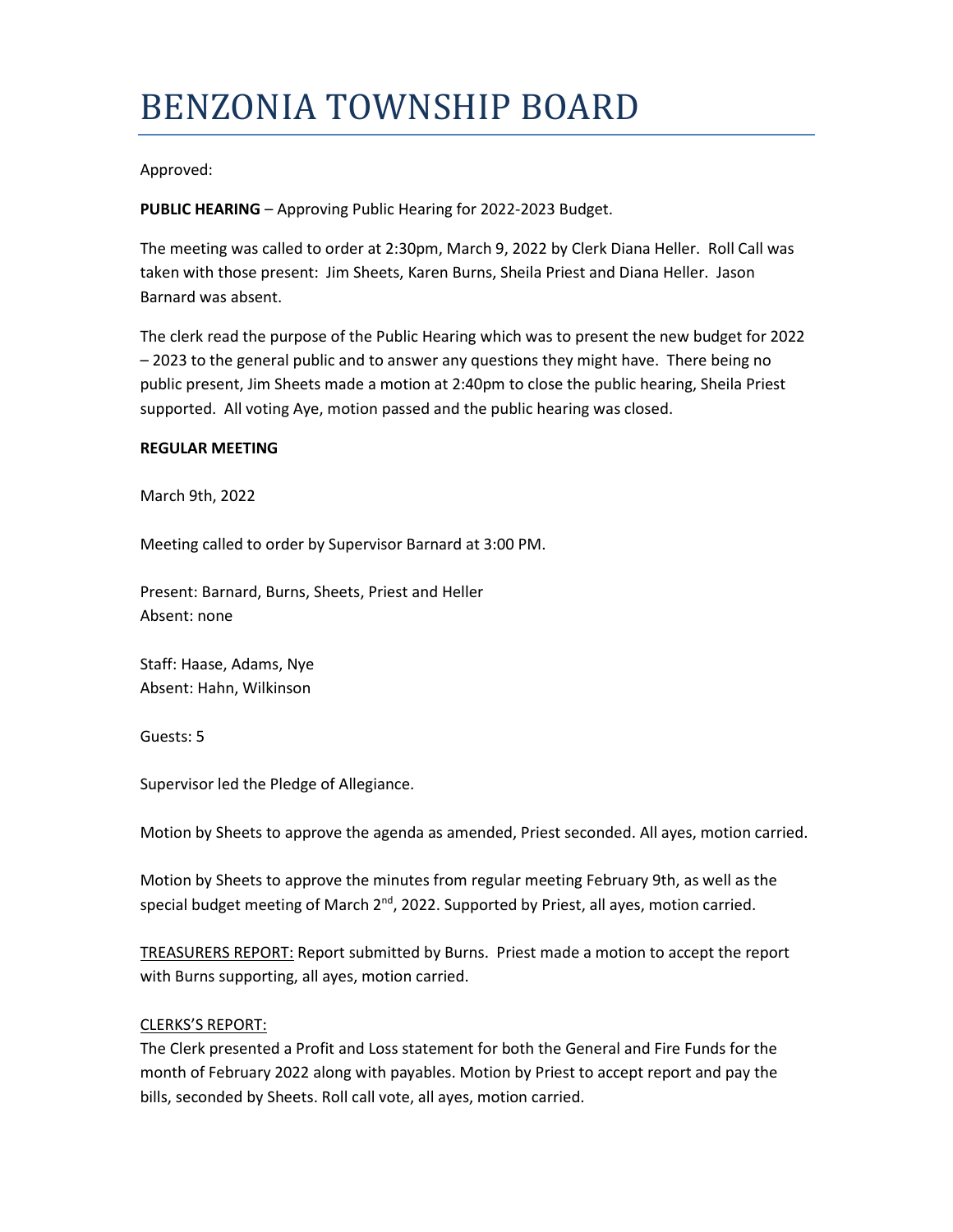### SUPERVISOR'S REPORT:

Supervisor Barnard presented his report. The BOR organizational meeting was held on March 8<sup>th</sup> 2022. The public meetings are March 15<sup>th</sup> 3-6pm and the 16<sup>th</sup> 9-3pm. **The poverty guidelines and asset test for 2021 were presented. Sheets made motion to accept with Burns supporting. Roll call vote, all ayes, motion passed.** Barnard reported that structures on the fire barn property are gone and tree work starting next week and soil borings should be completed within a couple weeks. The Township spring cleanup day will be May  $7<sup>th</sup>$ , 2022 behind TriGas. Friends of the Betsie Valley Trail reported on a proposed pavement expansion from Beulah to Thompsonville. **They are asking for the township to be the fiduciary for a DNR Grant application to cover the project. Sheets made motion to assist FOBVT with grant, Burns seconding the motion. Roll call vote, all ayes, motion passed**.

## STAFF REPORTS:

- 1. FIRE CHIEF: Chief Adams submitted his report for February 2022. There were 10 fire and 35 medical runs making the YTD total 97 runs. The 2% grant from Grand Traverse Band has been received in the amount of \$8,800.
- 2. Cemetery Sexton: No report.
- 3. Township Attorney: No report.
- 4. Commissioners Report: Nye stated that Registrar Amy Bissell retiring after 32 years of service. Benzie County Summit being held March  $24<sup>th</sup>$  @ Grow Benzie. 911 will be holding an active shooter training. EDC reports True North applied for Brownfield dollars for the former Buds gas station property in Honor.
- 5. Zoning Administrator: 4 permits issued, ZBA to meet March  $15<sup>th</sup>$  @ 9:30am for variance request. Barnard attended the Platte Twp quarterly meeting. The next planning commission meeting is April 7<sup>th</sup>.

## BRIEF PUBLIC COMMENT: None

## COMMUNICATION: None

## PENDING BUSINESS**:** Website updates, BS&A, FOIA rates

### COMMITTEE REPORTS:

- Cemetery: No report
- Parks: Gillison has a requirement list for the walking trail, with a request for bids ready to go out. Sheets to meet with a resident who is a very avid pickleball player to discuss regulation size court.
- Building and Grounds: No report
- Fire Department: No report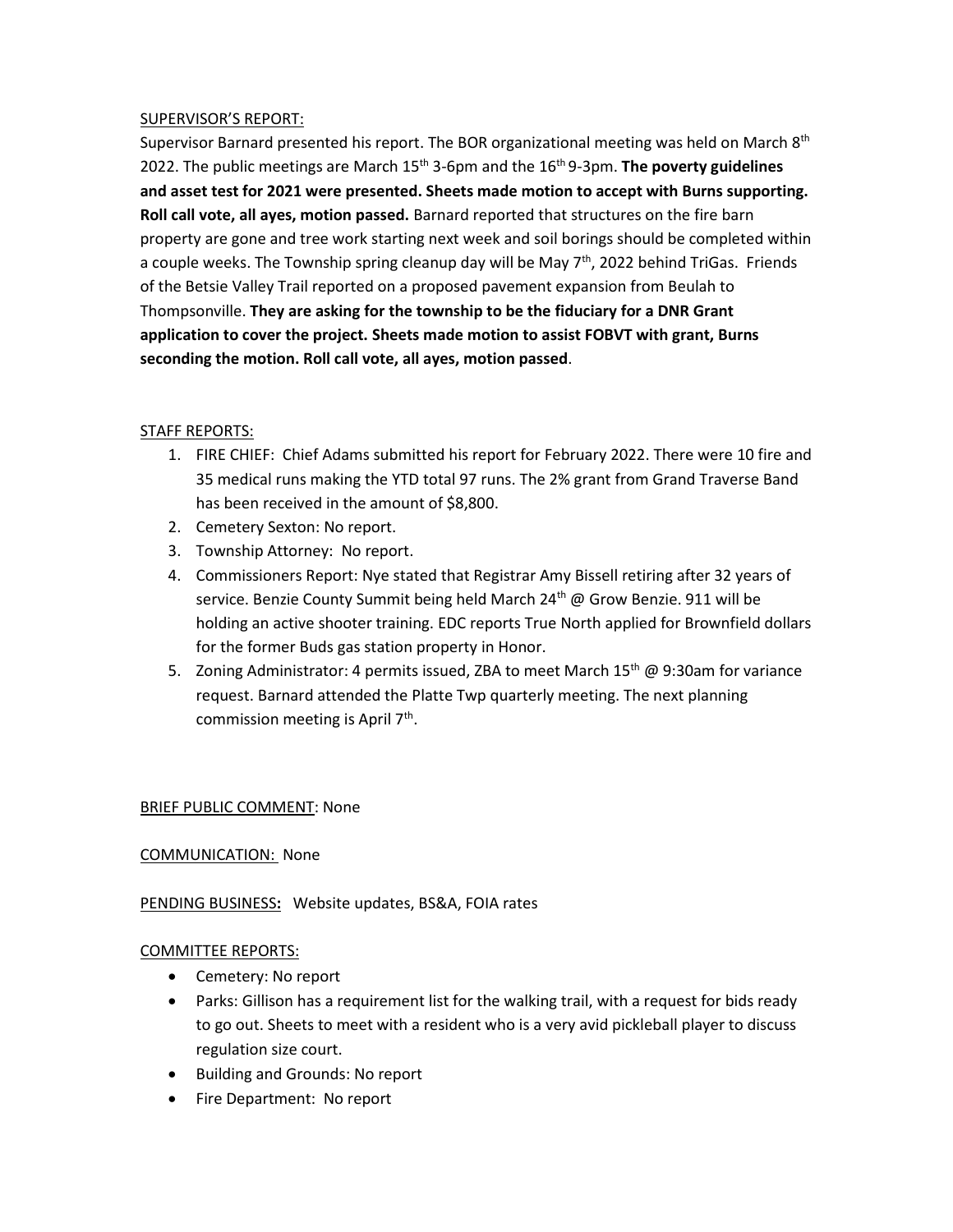- Township Roads: **Brining contract from BCRC presented, which included the Township Park and County Farm Road, with the cost estimate for first brining at \$4,687.88 and the second application at \$6,375.86. Sheets made a motion to accept the contract for 2022. Priest seconded. Roll call vote, all ayes, motion passed.**
- Community Activities: No report
- Finance: **Budget amendments presented. Burns made motion for Fire and General fund budget amendments. Priest seconded. Roll call vote, all ayes, motion passed.**
- Personnel: No report
- Policy: No report
- ZBA: No report
- Blight: Sheets reported progress came to halt on Narrow Gauge property, he will follow up with a letter to owner and land contract holder.

**NEW BUSINESS: 2022-2023 Budget Resolutions presented by Heller and are as follows.**

 **a) 2022-2023 Meeting schedule: Sheets moved to accept; Priest supported. Roll call vote: Sheets yes, Burns yes, Barnard yes, Heller yes, Priest yes. Meeting schedule approved** 

 **b) 2022-2023 budget: Sheets moved to approve; Burns supported. Roll call vote: Priest yes, Barnard yes, Heller yes, Burns yes, Sheets yes. Budget approved.**

 **c) 2022-2023 Treasurer; invest funds: Burns made a motion to approve, Sheets supported. Roll call vote: Sheets yes, Burns yes, Barnard yes, Heller yes, Priest yes. Motion carried.**

 **d). 2022-2023 Wage scale: Burns moved to approve Sheets supported. Roll call vote: Sheets yes, Burns yes, Barnard yes, Heller yes, Priest yes. Wage scale approved.**

### EXTENDED PUBLIC COMMENT: None

Motion to adjourn made by Sheets, Supported by Priest. Supervisor adjourned the meeting at 4:08P.M.

Submitted by:

Diana L. Heller, Clerk

### **MEETING HIGHLIGHTS:**

- ❖ **Public hearing prior to Regular Meeting.**
- ❖ **Motion passed to accept 2021 Poverty guidelines and asset test.**